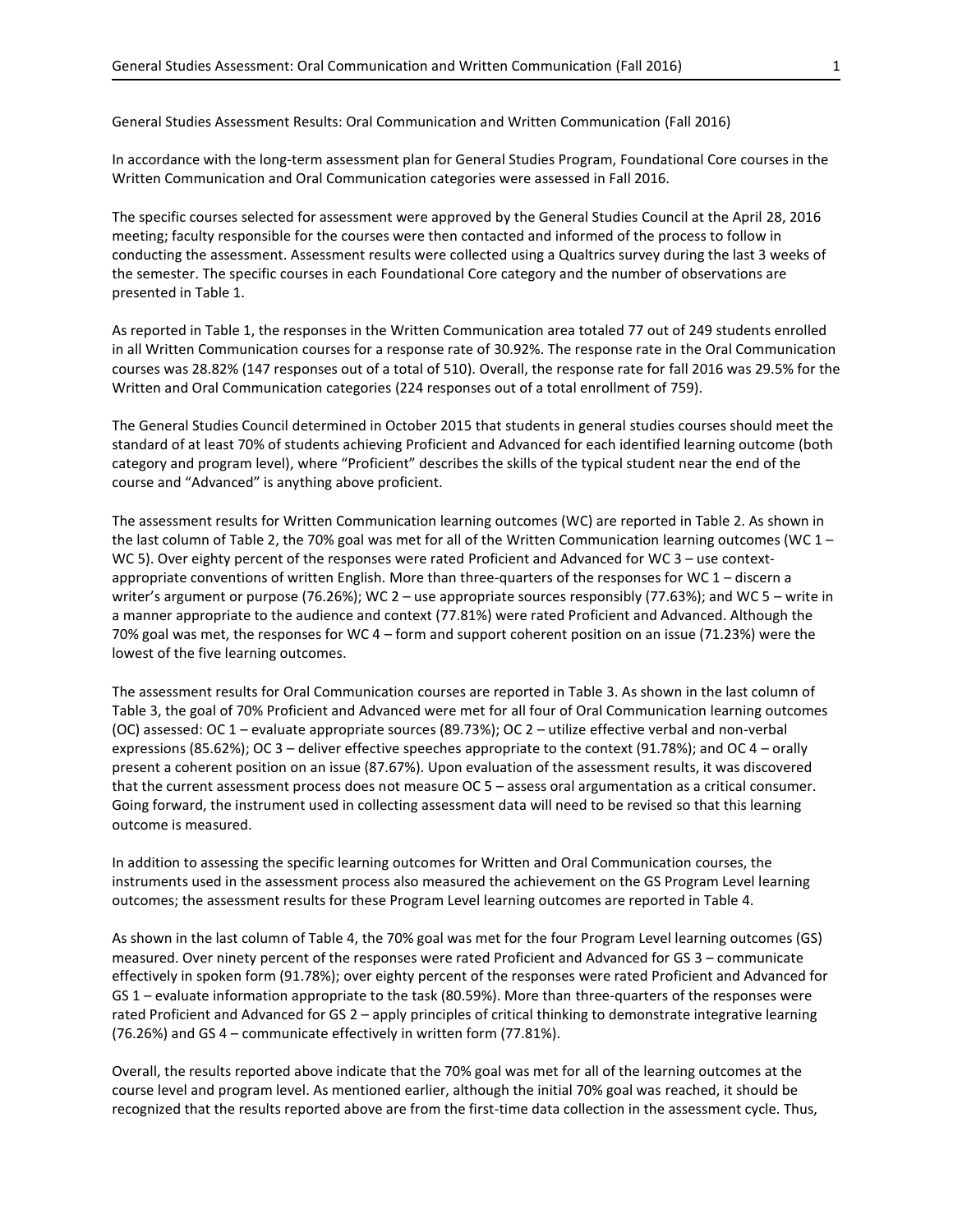the results should be considered the first step in determining the base-line for achievement of the learning outcomes. As more data become available, recommendations for any potential changes can be made.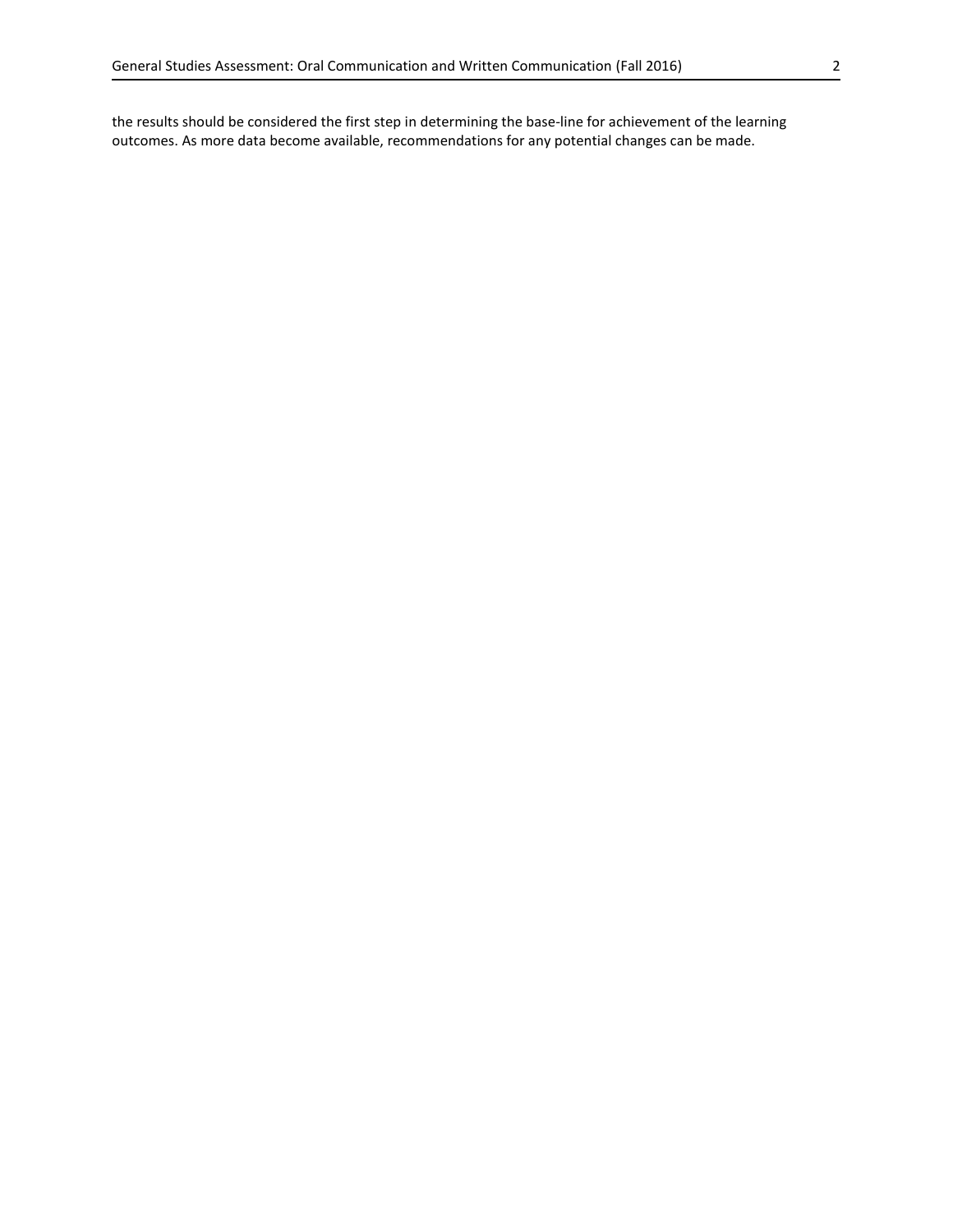| Category                      | Course                                             | Responses | Percent assessed |
|-------------------------------|----------------------------------------------------|-----------|------------------|
| <b>Written Communication:</b> | ENG 102 Section 1                                  | 21        |                  |
|                               | ENG 102 Section 3                                  | 17        |                  |
|                               | ENG 102 Section 5                                  | 17        |                  |
|                               | ENG 102 Section 7                                  | 22        |                  |
|                               | Total                                              | 77        |                  |
|                               | Enrollment in all ENG 102 courses (fall 2016)      | 249       | 30.92            |
| <b>Oral Communication:</b>    | SPCH 100 Section 1                                 | 16        |                  |
|                               | SPCH 100 Section 4                                 | 22        |                  |
|                               | SPCH 100 Section 6                                 | 24        |                  |
|                               | SPCH 100 Section 15                                | 23        |                  |
|                               | SPCH 100 Section 17                                | 13        |                  |
|                               | ITEC 290 Section 1                                 | 15        |                  |
|                               | ITEC 290 Section 3                                 | 17        |                  |
|                               | ITEC 290 Section 6                                 | 17        |                  |
|                               | Total                                              | 147       |                  |
|                               | Enrollment in all Humanities Courses (spring 2015) | 510       | 28.82            |

Table 1. Courses Included in GS Assessment in Fall 2016 and Responses.

Table 2. Written Communication Assessment Results for Fall 2016 (Percent of Total Responses by Learning Outcomes).

|                                                                            | Does not |                  |            |            |          | <b>Proficient and</b> |
|----------------------------------------------------------------------------|----------|------------------|------------|------------|----------|-----------------------|
| Written Communication Learning Outcome (WC):                               | meet     | <b>Beginning</b> | Developing | Proficient | Advanced | <b>Advanced</b>       |
| WC 1: Discern a writer's argument or purpose.                              | 0.91     | 2.28             | 20.55      | 50.23      | 26.03    | 76.26                 |
| WC 2: Use appropriate sources responsibly.                                 | 0.91     | 2.28             | 19.18      | 53.88      | 23.74    | 77.63                 |
| WC 3: Use context-appropriate conventions in<br>written English.           | 0.68     | 0.68             | 18.49      | 60.96      | 19.18    | 80.14                 |
| WC 4: Form and support coherent position on an<br>issue.                   | 0.68     | 3.42             | 24.66      | 46.58      | 24.66    | 71.23                 |
| WC 5: Write in a manner appropriate to the<br><i>audience and context.</i> | 0.82     | 1.64             | 19.73      | 54.52      | 23.29    | 77.81                 |